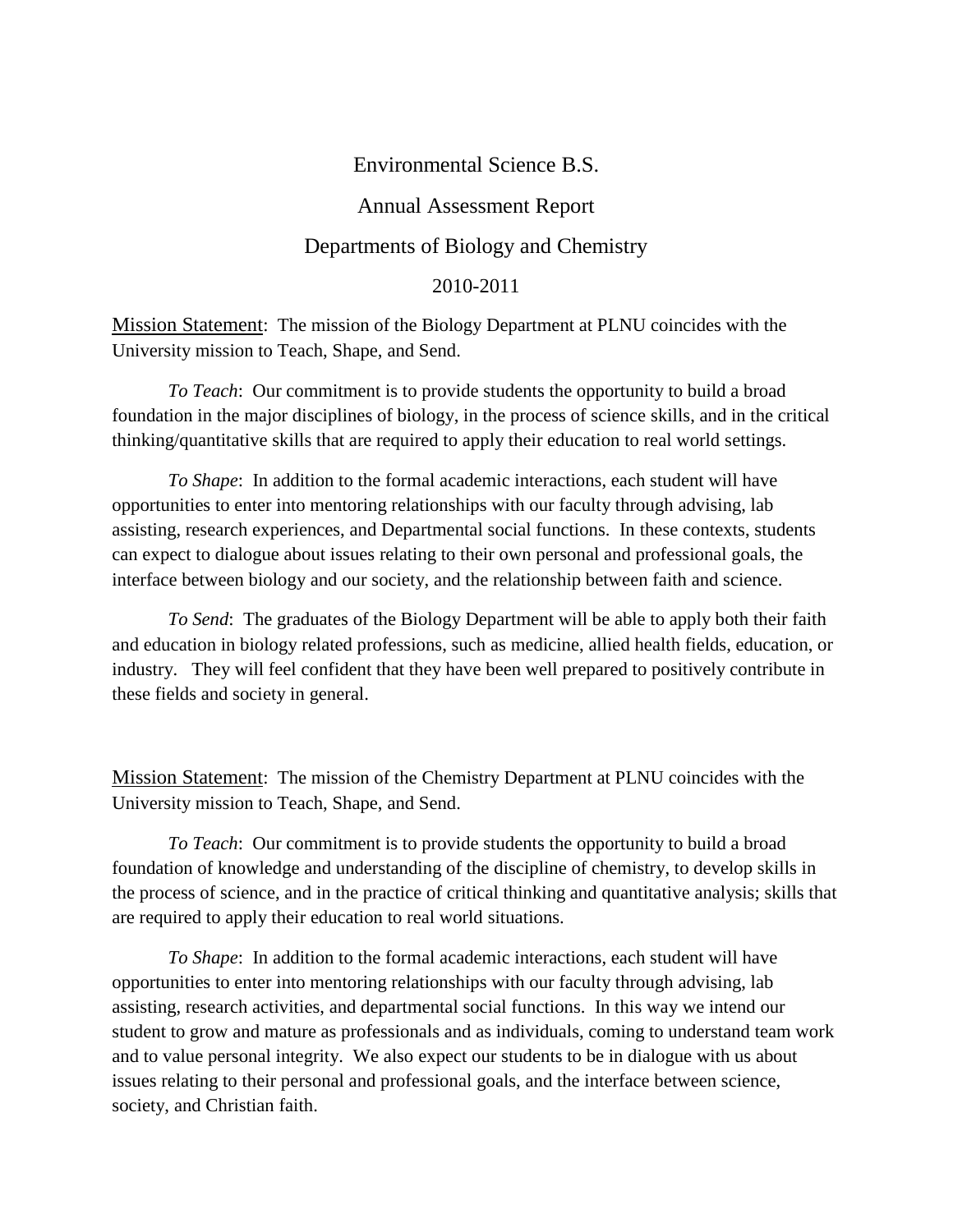*To Send*: The graduates of this department will be able to apply both their faith and scientific understanding to addressing real world problems in professions, such as medicine, allied health fields, education, and industry. They will feel confident that they are well prepared to make positive contributes in their world.

## Program Learning Outcomes:

- 1) Students will demonstrate an understanding of the process of science, and of the concepts and theories of biology across a broad range of organizational levels: molecular, cellular, organismal, and ecological.
- 2) Students will demonstrate a foundational knowledge of the principles of physical, organic, and inorganic chemistry, including the structure of matter, fundamental chemical reactions, and the factors that regulate such processes.
- 3) Students will understand the basic techniques of chemical investigation and the fundamental principles and operating procedures of the major instruments used in chemical characterization and analysis.
- 4) Students will participate in the life of the departments of Biology and/or Chemistry by involvement in science clubs and/or in various positions of responsibility such as graders, tutors, and teaching assistants.
- 5) Students will develop career goals and define a path by which to achieve these goals.
- 6) Students will develop a rationally defensible integration of science and faith, particularly with regard to environmental stewardship.
- 7) Students will gain entry to professional or graduate schools, or to science-related careers.

## Curriculum Map:

See attached spreadsheet.

Multi-Year Assessment Plan: Our departments are still in the process of developing this plan.

## Assessment Activities:

## PLO<sub>1</sub>

1) Students will take the ETS Major Fields Test in Biology as part of the capstone course in biology, Biology 497, Biology Seminar.

Criteria for success: The overall group mean on the ETS exam will be  $\geq 75^{\text{th}}$  percentile and at least 50% of our students will have an overall score  $\geq 60^{th}$  percentile. Additionally, the same criteria established for the overall ETS score will be applied to each of the 4 sub-disciplines, which are *Cell*, *Genetic & Molecular*, *Organismal*, and *Population, Ecological, & Evolutionary Biology*.

Results: The overall group mean of the 4 students who took the exam was at the  $90<sup>th</sup>$ percentile (**criteria met**). 80% of the students had an overall score  $\geq 60^{\text{th}}$  percentile (**criteria met**). The overall group mean was at the  $60<sup>th</sup>$ ,  $55<sup>th</sup>$ ,  $95<sup>th</sup>$  and  $95<sup>th</sup>$  percentiles for each of the 4 sub-disciplines (**criteria not met for Cell or for Genetic & Molecular**). More than 50% of the students had an overall score  $\geq 60^{th}$  percentile for all of the sub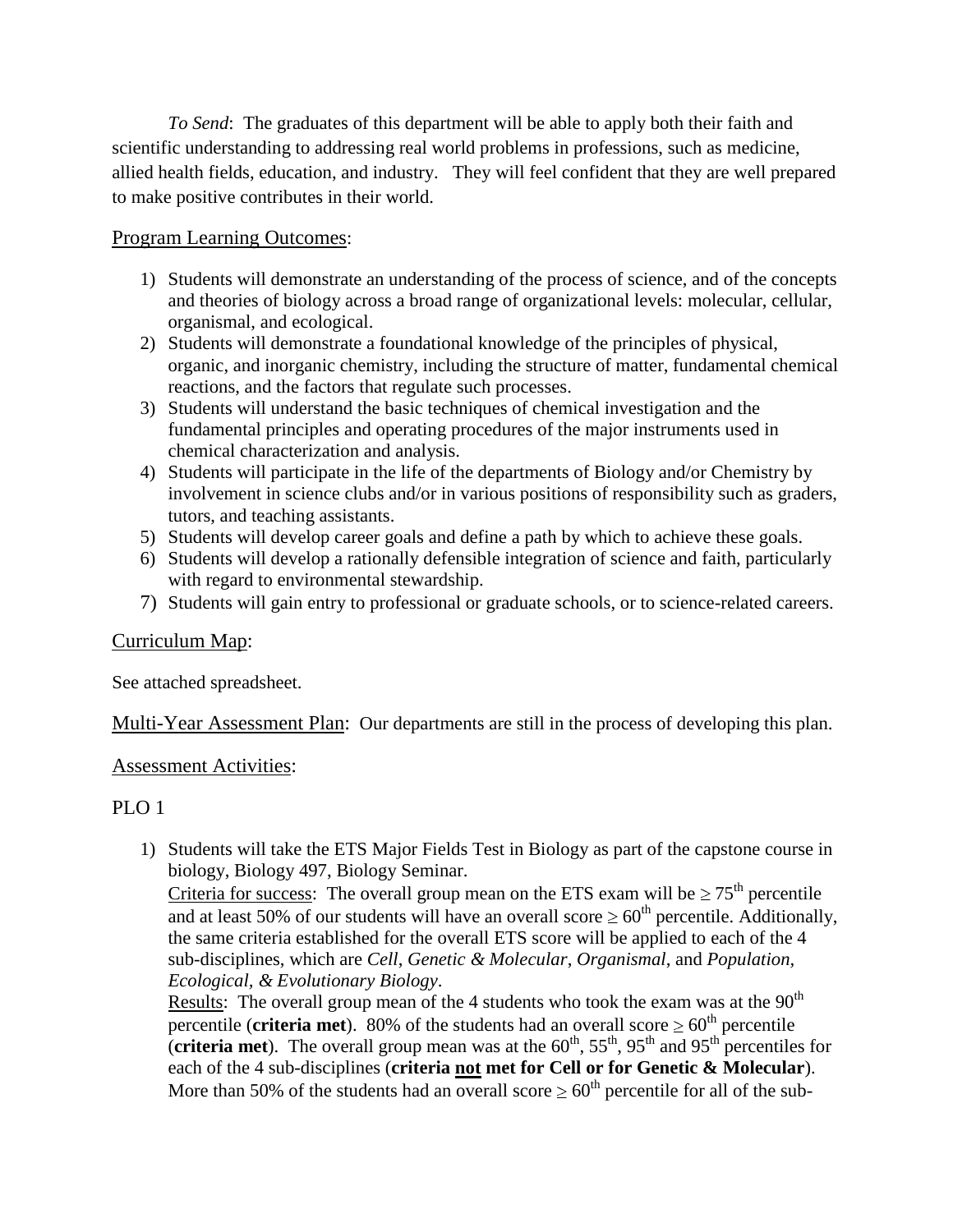disciplines except Cell and Genetic & Molecular (**criteria not met for Cell or for Genetic & Molecular**).

2) In conjunction with the development of students' content knowledge and process of science skills, students' quantitative skills should also develop throughout the program. We use the ETS assessment indicator for quantitative skills to verify that these skills are in place by the time our students finish their education at PLNU. Since the Assessment indicator data is only given for the institution as a whole, this will be an average measure of how our department is doing in preparing students in this area as individual student data is not available.

Criteria for success: The overall group mean on the ETS exam for the quantitative assessment indicator will be  $\geq$ 75th percentile.

Results: The overall group mean was at the 75<sup>th</sup> percentile (**criteria met**).

## PLO<sub>2</sub>

Students will be tested at various points in their college years to measure their acquisition of essential knowledge and understanding of certain areas of chemistry. Nationally normalized standardized exams prepared by the American Chemical Society will be used for this purpose. They will be administrated according to the following schedule:

| End of General Chemistry Sequence | General Chemistry ACS Exam           |
|-----------------------------------|--------------------------------------|
| End of Analytical Chemistry       | <b>Analytical Chemistry ACS Exam</b> |

1) Students took the ACS General Chemistry exam at the end of the General Chemistry sequence in the spring of 2011. Criteria for success: The average score for the Environmental Science majors will be higher than the 50%tile. Results: The average score for the 4 Environmental Science majors was 28.0/70.0 (29%tile) (**Criteria Not Met** but too few students in the class for the data to be statistically significant).

## PLO 3-6

1) Assessment tools yet to be designed Criteria for success: Criteria not yet determined Results: PLO not assessed 2010-11

#### PLO<sub>7</sub>

1) Data yet to be analyzed Criteria for success: Criteria yet to be determined Results: PLO not assessed 2010-11